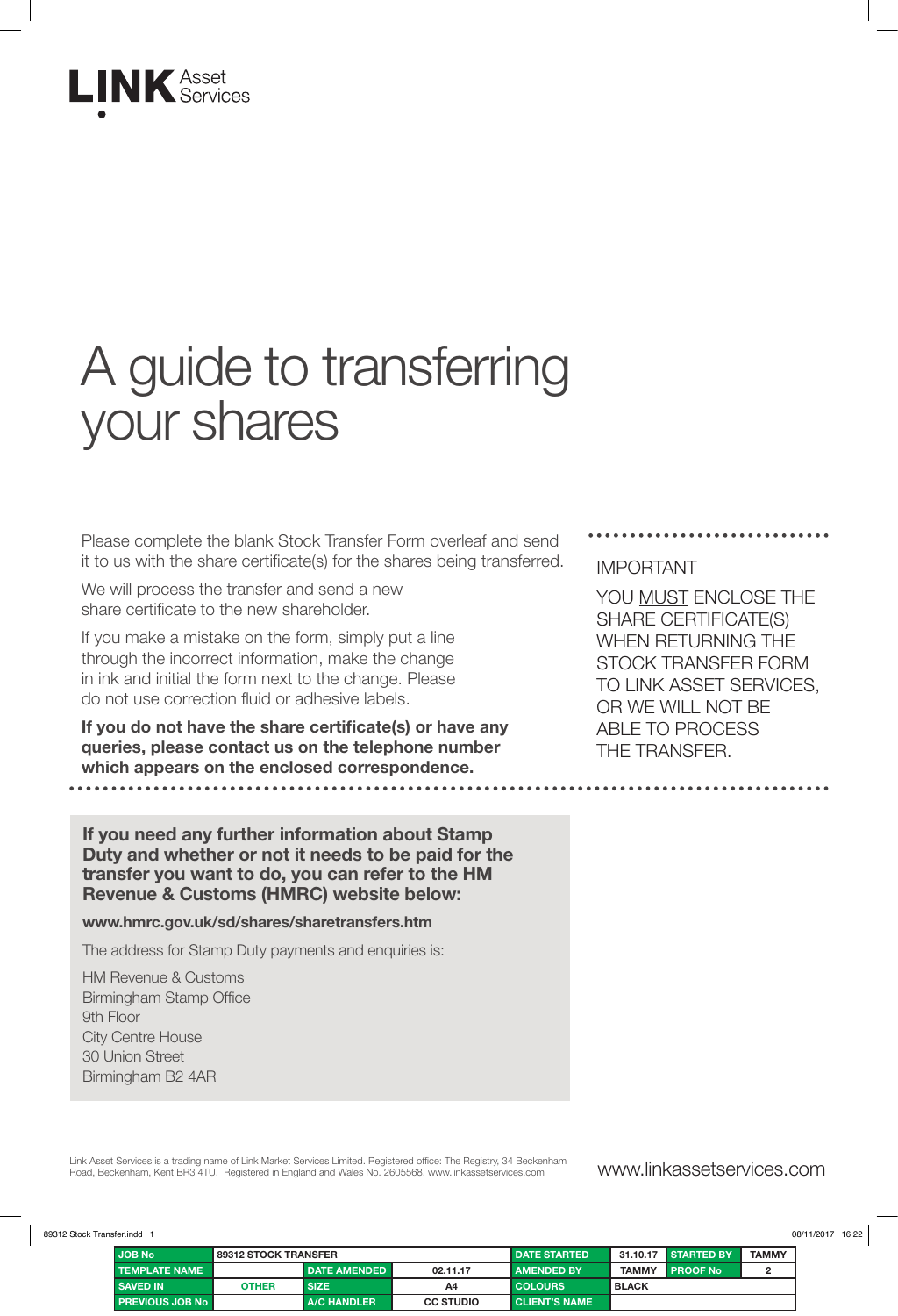## Completing the Stock Transfer Form

**1 If there is money or other consideration paid for this transfer and it is over £1,000 then Stamp Duty must be paid by sending this form and a cheque made payable to HMRC for the Stamp Duty due to the address on the front page of this guide.** 

**If it is £1,000 or less, then no Stamp Duty is payable and the certificate on the reverse of the form must be completed.** 

**If there is no consideration, e.g. it is a gift, then**  please write 'NIL' and do not complete the certificate **on the reverse of the form.** 

| <b>CERTIFICATE No.</b> | TRANSFER No.                                                                                                                                                                                                   | Ordinary share certificate<br><b>BROKER CODE INVESTOR CODE</b> | DATE<br><b>NUMBER OF ORDINARY SHARES</b>                                                                                                                                         |
|------------------------|----------------------------------------------------------------------------------------------------------------------------------------------------------------------------------------------------------------|----------------------------------------------------------------|----------------------------------------------------------------------------------------------------------------------------------------------------------------------------------|
|                        | 000001111                                                                                                                                                                                                      |                                                                | and 1-8" Dogs Anders                                                                                                                                                             |
|                        |                                                                                                                                                                                                                |                                                                |                                                                                                                                                                                  |
|                        | <b>ABC LIMITED</b>                                                                                                                                                                                             |                                                                | THIS IS TO CERTIFY that the undermentioned is/are the registered holder(s) of<br>ordinary shares of <b>The participate</b> , fully paid, in <b>Community</b> 1991 aubject to its |
|                        | IRIIIIIIIIIIIIIIIIIII is incorporated under the Companies Act 1985<br>and registered in England and Wales with registered No. 4031152).                                                                        | Memorandum and Articles of Association.                        |                                                                                                                                                                                  |
|                        |                                                                                                                                                                                                                |                                                                |                                                                                                                                                                                  |
| NAME(S) OF HOLDER(S)   |                                                                                                                                                                                                                | NUMBER OF ORDINARY SHARES                                      |                                                                                                                                                                                  |
| Ann Other              |                                                                                                                                                                                                                |                                                                |                                                                                                                                                                                  |
|                        |                                                                                                                                                                                                                | Concernation that Departural State of Retirement Contracts     |                                                                                                                                                                                  |
|                        |                                                                                                                                                                                                                |                                                                |                                                                                                                                                                                  |
|                        | This certificate should be kept in a safe place. It will be needed if you sell or transfer the shares. No transfer                                                                                             | Chairman                                                       | Company Secretary<br>and General Counsel                                                                                                                                         |
|                        | of any portion of this holding will be registered unless this certificate is deposited at the office of the Registrar.<br>It is important that you inform the Registrar if you move, contact details overleaf. |                                                                |                                                                                                                                                                                  |

| <b>STOCK</b><br><b>TRANSFER</b><br><b>FORM</b> |                                                                                                                                                                                                                                  |                                                                                      |                                                                                 |                                                                                              |
|------------------------------------------------|----------------------------------------------------------------------------------------------------------------------------------------------------------------------------------------------------------------------------------|--------------------------------------------------------------------------------------|---------------------------------------------------------------------------------|----------------------------------------------------------------------------------------------|
|                                                | Write the amount of money or consideration involved. I<br>£1,000 Stamp Duty must be paid to HMRC. If there is<br>consideration involved, e.g. it is a gift, write 'NIL' and<br>the certificate on the reverse of the form        | Above this lig<br>for Registrar's use<br>is more than<br>o money/<br>to not complete | Certificate(s) lodged with Registrar                                            | 2 The name of the<br>company in which the<br>shares are held                                 |
|                                                | 1<br>Consideration Money £<br>Full name of undertaking                                                                                                                                                                           |                                                                                      | (For completion by the Registrar)                                               |                                                                                              |
|                                                | $\overline{2}$<br>(i.e. name of the company)<br>Full description of                                                                                                                                                              |                                                                                      |                                                                                 | 3 The type of share or                                                                       |
|                                                | 3<br>security<br>Number of shares/<br>Words<br>amount of stock being<br>4<br>transferred in both<br>'Words' and 'Figures'                                                                                                        |                                                                                      | Figures<br>5                                                                    | security, e.g. ordinary<br>25p shares                                                        |
|                                                | Name(s) of REGISTERED<br>In the name(s) of<br>HOLDER(S) should be<br>given in full; the address<br>should be given where<br>there is only one holder<br>If the transfer is not                                                   |                                                                                      |                                                                                 | 4 & 5 How many shares<br>are being transferred in                                            |
|                                                | made by the registered<br>holder(s) insert also the<br>name(s) and capacity<br>(e.g. Executor(s)) of the                                                                                                                         |                                                                                      |                                                                                 | words and figures                                                                            |
|                                                | person(s) making the<br>transfer<br>I/We hereby transfer the above security out of the name(s) aforesaid to the<br>person(s) named below:<br>Signature(s) of transferor(s) - stating capacity (if applicable) e.g. Executor<br>7 |                                                                                      | Stamp of selling broker(s) or agent(s), if any,<br>acting for the transferor(s) | 6 The full name(s) of the<br>current shareholder(s)<br>and full address, where<br>applicable |
|                                                | Bodies corporate may execute under their common seal or otherwise in<br>accordance with applicable statutory requirements<br>Full name(s) and                                                                                    |                                                                                      | Date                                                                            | 7 Must be signed<br>by ALL the current                                                       |
|                                                | full postal address<br>(including postcode)<br>8<br>of the person(s) to<br>whom the security is<br>transferred<br>Please state title, if<br>any, or whether Mr,<br>Mrs or Miss<br>Please complete in<br><b>Block Capitals</b>    |                                                                                      |                                                                                 | shareholders<br>8 Details of who<br>the shares are being<br>transferred to                   |
|                                                | I/We request that such entries be made in the register as are necessary to give effect to this transfer                                                                                                                          |                                                                                      |                                                                                 |                                                                                              |

#### **NEXT STEPS:**

**Either - send this form and a cheque for Stamp Duty to HMRC, who will return the 'stamped' form to you. Then send the stamped form and the share certificate(s) to Link Asset Services.** 

**Or - if there is no Stamp Duty payable, send the form and the share certificate(s) to Link Asset Services.**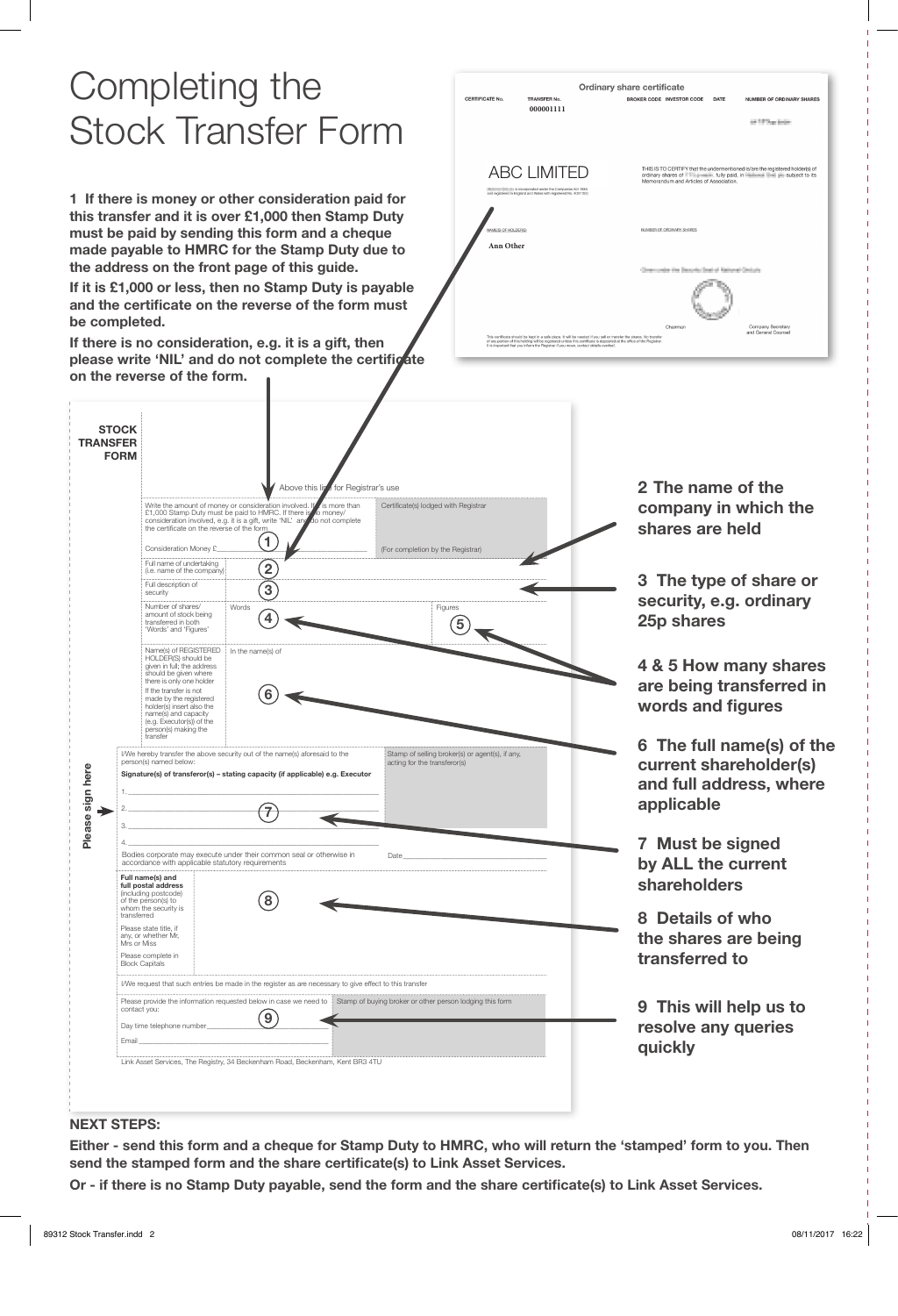| <b>TRANSFER</b>      | <b>STOCK</b><br><b>FORM</b> |                                                                                                                                                                                                                                                                      |  |                                                                                                                                                               |                                      |                              |                                                 |
|----------------------|-----------------------------|----------------------------------------------------------------------------------------------------------------------------------------------------------------------------------------------------------------------------------------------------------------------|--|---------------------------------------------------------------------------------------------------------------------------------------------------------------|--------------------------------------|------------------------------|-------------------------------------------------|
|                      |                             | Above this line for Registrar's use                                                                                                                                                                                                                                  |  |                                                                                                                                                               |                                      |                              |                                                 |
|                      |                             | Write the amount of money or consideration involved. If it is more than<br>£1,000 Stamp Duty must be paid to HMRC. If there is no money/<br>consideration involved, e.g. it is a gift, write 'NIL' and do not complete<br>the certificate on the reverse of the form |  |                                                                                                                                                               | Certificate(s) lodged with Registrar |                              |                                                 |
|                      |                             | Consideration Money £                                                                                                                                                                                                                                                |  |                                                                                                                                                               | (For completion by the Registrar)    |                              |                                                 |
|                      |                             | Full name of undertaking<br>(i.e. name of the company).                                                                                                                                                                                                              |  |                                                                                                                                                               |                                      |                              |                                                 |
|                      |                             | Full description of<br>security                                                                                                                                                                                                                                      |  |                                                                                                                                                               |                                      |                              |                                                 |
|                      |                             | Number of shares/<br>amount of stock being<br>transferred in both<br>'Words' and 'Figures'                                                                                                                                                                           |  | Words                                                                                                                                                         |                                      |                              | Figures                                         |
|                      |                             | Name(s) of REGISTERED<br>HOLDER(S) should be<br>given in full; the address<br>should be given where<br>there is only one holder                                                                                                                                      |  | In the name(s) of                                                                                                                                             |                                      |                              |                                                 |
| gn here<br>Please si |                             | If the transfer is not<br>made by the registered<br>holder(s) insert also the<br>name(s) and capacity<br>(e.g. Executor(s)) of the<br>person(s) making the<br>transfer                                                                                               |  |                                                                                                                                                               |                                      |                              |                                                 |
|                      | 1.<br>2.<br>З.              | person(s) named below:                                                                                                                                                                                                                                               |  | I/We hereby transfer the above security out of the name(s) aforesaid to the<br>Signature(s) of transferor(s) - stating capacity (if applicable) e.g. Executor |                                      | acting for the transferor(s) | Stamp of selling broker(s) or agent(s), if any, |
|                      |                             |                                                                                                                                                                                                                                                                      |  |                                                                                                                                                               |                                      |                              |                                                 |
|                      |                             |                                                                                                                                                                                                                                                                      |  | Bodies corporate may execute under their common seal or otherwise in<br>accordance with applicable statutory requirements                                     |                                      |                              |                                                 |
|                      | transferred                 | Full name(s) and<br>full postal address<br>(including postcode)<br>of the person(s) to<br>whom the security is                                                                                                                                                       |  |                                                                                                                                                               |                                      |                              |                                                 |
|                      | Mrs or Miss                 | Please state title, if<br>any, or whether Mr,                                                                                                                                                                                                                        |  |                                                                                                                                                               |                                      |                              |                                                 |
|                      | <b>Block Capitals</b>       | Please complete in                                                                                                                                                                                                                                                   |  |                                                                                                                                                               |                                      |                              |                                                 |
|                      |                             | I/We request that such entries be made in the register as are necessary to give effect to this transfer                                                                                                                                                              |  |                                                                                                                                                               |                                      |                              |                                                 |
|                      | contact you:                |                                                                                                                                                                                                                                                                      |  | Please provide the information requested below in case we need to Stamp of buying broker or other person lodging this form                                    |                                      |                              |                                                 |
|                      |                             |                                                                                                                                                                                                                                                                      |  |                                                                                                                                                               |                                      |                              |                                                 |
|                      |                             |                                                                                                                                                                                                                                                                      |  |                                                                                                                                                               |                                      |                              |                                                 |

Link Asset Services, The Registry, 34 Beckenham Road, Beckenham, Kent BR3 4TU

 $\mathbf{I}$